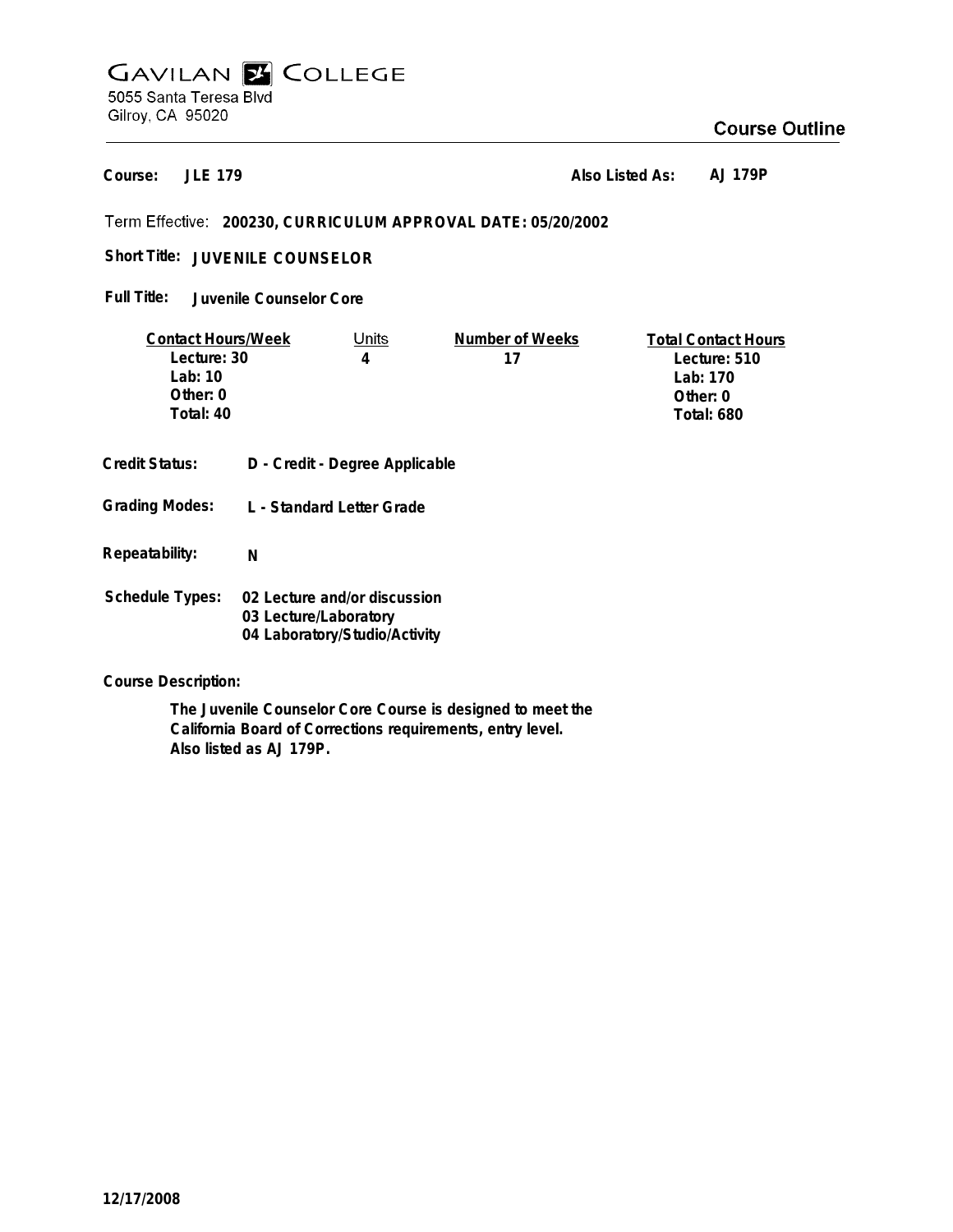**ARTICULATION and CERTIFICATE INFORMATION Associate Degree: CSU GE: IGETC: CSU TRANSFER: Transferable CSU, effective 200230 UC TRANSFER: Not Transferable**

### **PREREQUISITES:**

### **COREQUISITES:**

**STUDENT LEARNING OUTCOMES:**

**Upon completion of the course, the student will be able to:**

- **1. Interpret codes, statutes & policies**
- **2. Evaluate a group's behavior.**
- **3. Infer verbal and non-verbal warning signs of problems.**
- **4. Prepare and process written reports.**
- **5. Testify in court appropriately.**
- **6. Perform First Aid/CPR.**

**COURSE OBJECTIVES:**

**See content section of course outline.**

**999999**

**TOPICS AND SCOPE:**

**Curriculum Approval Date: 05/20/2002**

- **1. California Justice Systems Orientation**
- **A. Roles and Responsibilities of the Juvenile Counselor**
- **B. Juvenile Justice System and Process**
- **2. Codes, Statutes, and Other Legal Foundations**
- **A. Legal Foundations for Juvenile Institutions**
- **B. Reference Use of the Codes, CYA and Juvenile Court Rules**
- **C. Common Lawsuits against Correctional Agencies and Employees**
- **3. Identifying Psychological/Medical Problems**
- **A. Behavioral Observation**
- **B. Indicators of Physical/Medical problems**
- **C. Indicators of Child abuse**
- **D. Indicators of Substance Use and Abuse**
- **E. Indicators of Suicidal tendencies.**
- **4. Identifying Security Problems and Predictors**
- **A. Classification System**
- **B. Common Types of Contraband**
- **C. Common Weapons**
- **D. Problems with Non-inmate Movement**
- **E. Escape Risk**
- **5. Identifying Social/Cultural Patterns**
- **A. Ethnic/Cultural Factors**
- **B. Indicators of Gang Affiliation**
- **C. Group Dynamics**
- **6. Arrest, Search, and Seizure (PC831)**
- **A. Laws of Arrest**
- **B. Ethics**
- **C. Discretionary Decision Making**
- **D. Search and Seizure**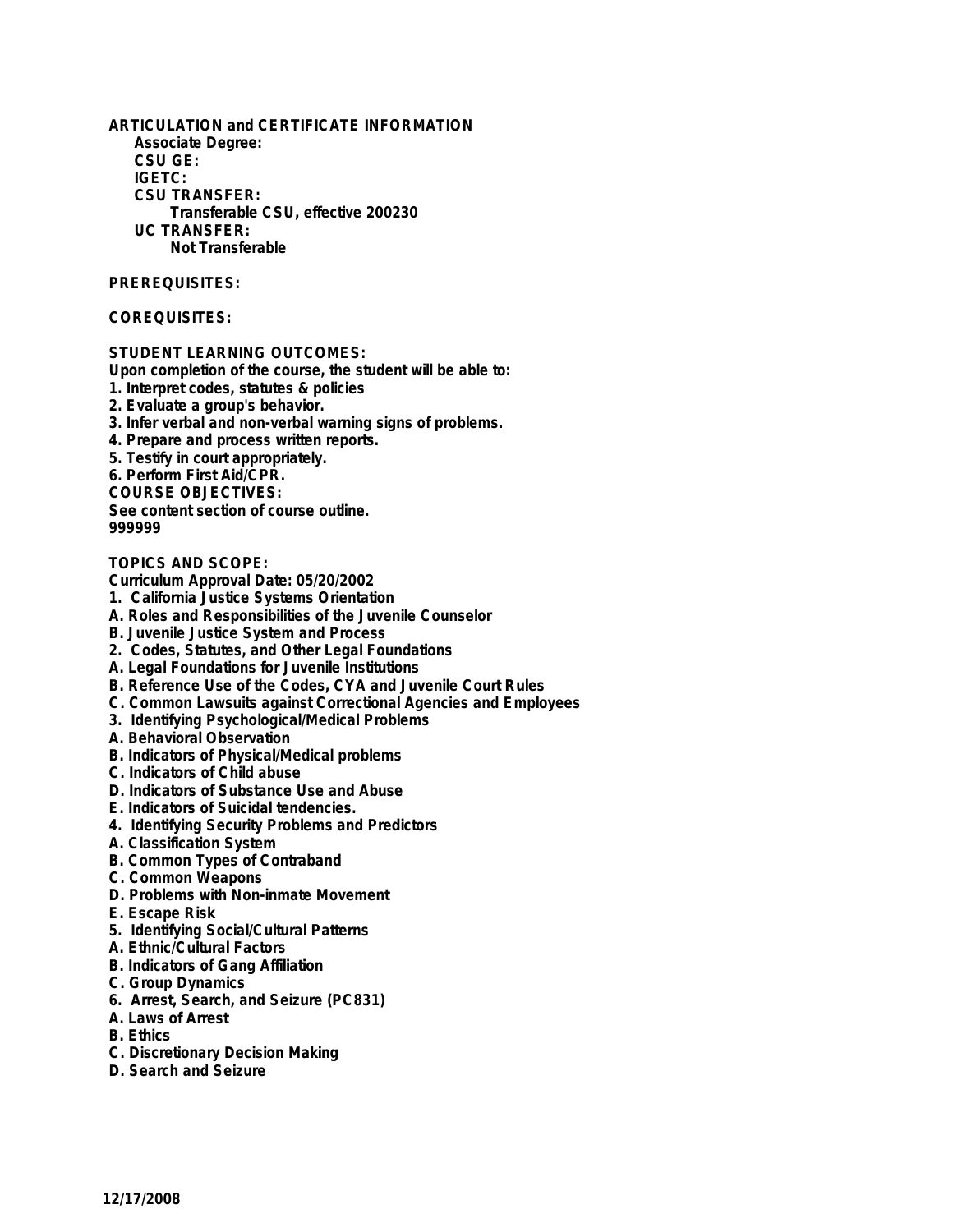- **7. Assualtive Behavior and Restraint Technique**
- **A. Legal issues**
- **B. Assaultive Behavior Principles**
- **C. Managemnt of Assaultive Behavior**
- **D. Evasive Self-Defense**
- **E. Mechanical Restraints**
- **8. Transport/Escort**
- **A. Preparation and Follow-up for Transport**
- **B. Transport/Escort Procedure**
- **9. Daily Supervision**
- **A. Handling Emergencies**
- **B. Handling Medications**
- **C. Safety/health Standards and Procedures**
- **D. Handling Daily Tasks**
- **E. Recreation and Leisure**
- **F. Work Details**
- **10. Securing the Institution**
- **A. Juvenile Counts**
- **B. Locks and Keys**
- **C. Security Checks**
- **11. Group and Individual Casework**
- **A. Scope of the Juvenile Counselor-Client Relationship**
- **B. Resources and Referrals**
- **C. Crisis Intervention**
- **D. Institutional Casework**
- **E. Group Counseling**
- **F. Counseling Goals and Plans**
- **12. Report Writing**
- **A. Interviewing and Information gathering**
- **B. Style and Content of Reports.**
- **13. Booking and Receiving**
- **A. Legal Forms and Reports**
- **B. Classification and Housing**
- **14. Public Relations**
- **A. Responding to Questions, Requests, and/or Comments from**
- **the public**
- **B. Media relations**
- **15. Testifying in Court**
- **A. Court Procedure, Role and Process**
- **B. Courtroom Demeanor and Dress**
- **16 First Aid/CPR**
- **A. First Aid**
- **B. CPR**
- **17. Physical Conditioning**
- **A. Building Endurance**
- **B. Building Strength**

**18. Review and Examinations Note: Subject areas may be rearranged as necessary within the course but content will remain the same. See content section of course outline.**

**METHODS OF INSTRUCTION: Lecture/Lab. Individualized direction and instruction as appropriate, depending upon student need. METHODS OF EVALUATION:**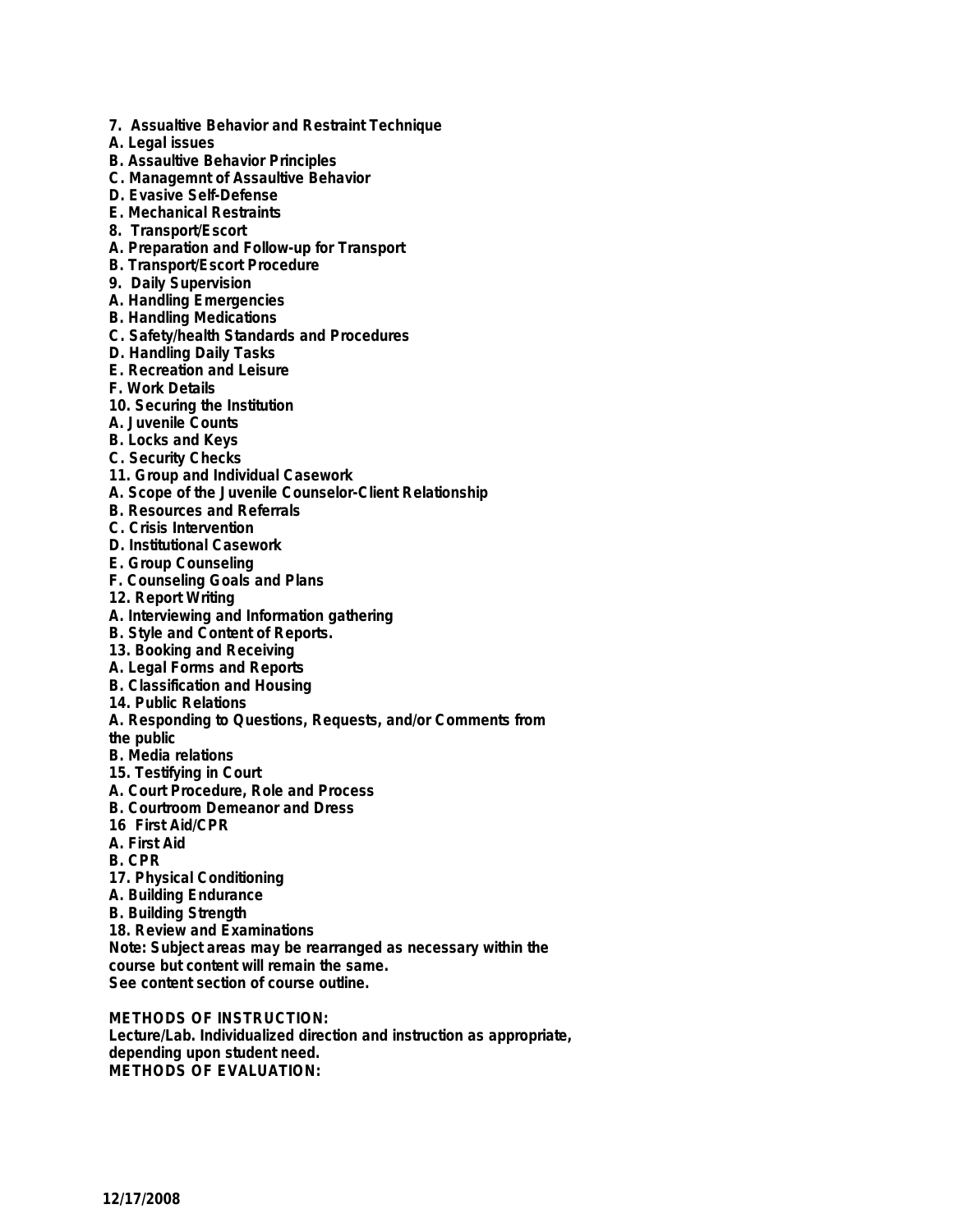**The types of writing assignments required: Reading reports Essay exams Term papers The problem-solving assignments required: Lab reports Quizzes Exams The types of skill demonstrations required: Performance exams The types of objective examinations used in the course: Multiple choice True/false Other: Analysis of Evidence, Problem solving exercises Other category: None The basis for assigning students grades in the course: Writing assignments: 20% - 30% Problem-solving demonstrations: Skill demonstrations: 20% - 30% Objective examinations: Other methods of evaluation: 0% - 0%**

#### **REPRESENTATIVE TEXTBOOKS:**

**^uCalifornia Youth Authority^s, Juvenile Hall Standards, 2001 ^uCalifornia Welfare and Institutions Code,^s Latest Reprint ^uMedic First Aid,^s American Red Cross, Sacramento, CA., Latest Edition ^uCPR-American Heart Assocation^s, Latest Edition Handouts of most current information available from the above agencies. Reading Level of Text: 12+ Grade Other Materials Required to be Purchased by the Student:**

**All materials will be provided by the South Bay Public Safety Training Consortium.**

**SUPPLEMENTAL DATA: Basic Skills: Classification: I Noncredit Category: Y Cooperative Education: Program Status: 1 Program Applicable Special Class Status: N CAN: CAN Sequence: CSU Crosswalk Course Department: CSU Crosswalk Course Number: Prior to College Level: Y Non Credit Enhanced Funding: N Funding Agency Code: Y In-Service: N Occupational Course: B Maximum Hours: Minimum Hours: Course Control Number: JLE 179**